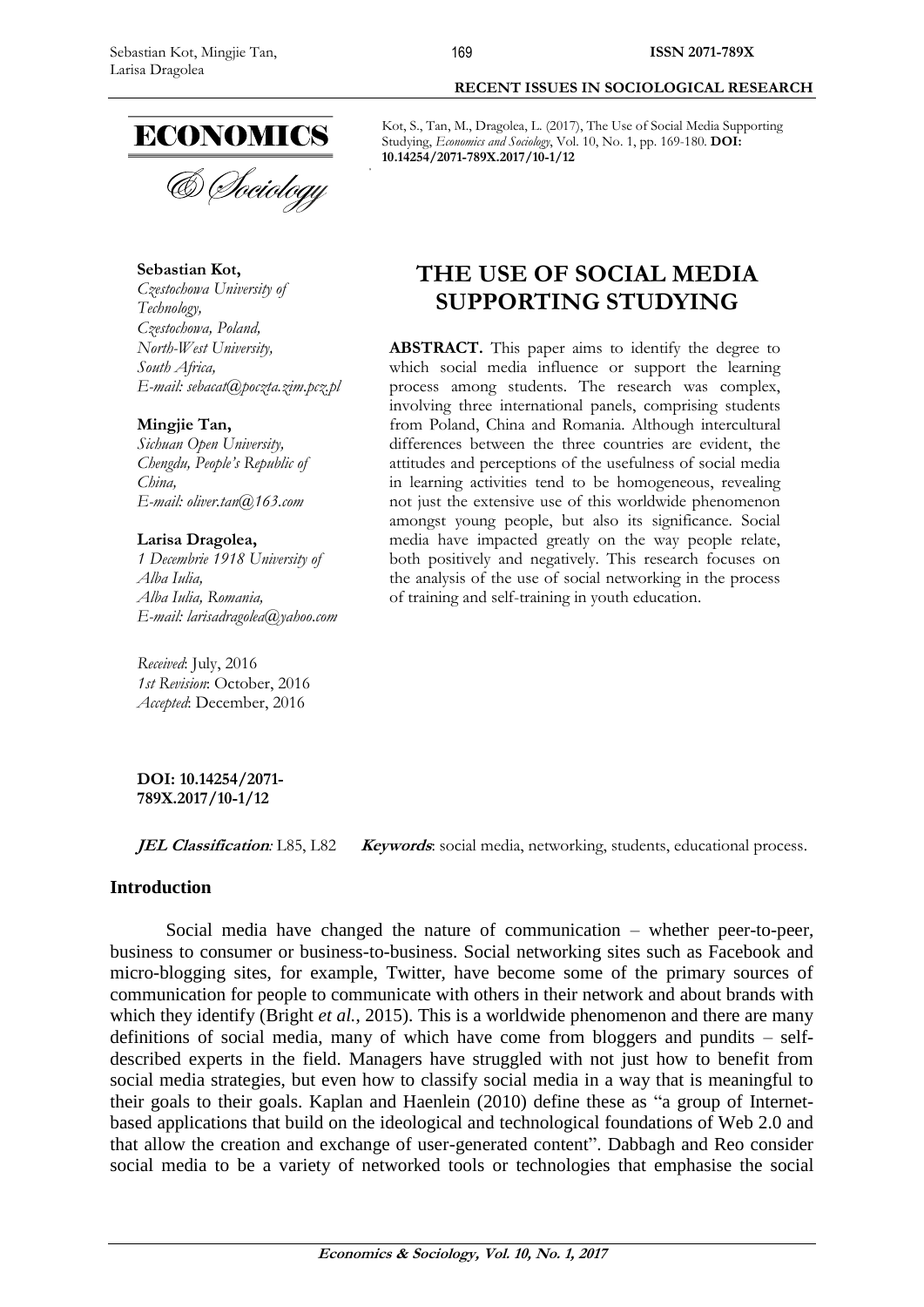aspects of the Internet as a channel for communication, collaboration and creative expression (Štefko *et al.*, 2014; Dabbagh & Reo, 2011a). In order to understand the aim and nature of social media it is necessary to focus on specific examples. Social media include experienceand resource-sharing tools such as Delicious, WordPress and Twitter that enable online/social bookmarking, blogging, and microblogging; there is wiki software such as PBworks that enables the creation of collaborative workspaces; media sharing tools such as Flickr and YouTube that enable social tagging; social networking sites (SNS) such as Facebook and LinkedIn that enable social networking as well as web-based (cloud-computing) office tools such as Google Apps that enable document and calendar sharing and editing, amongst other features (Dabbagh & Reo, 2011b; Kitsantas & Dabbagh, 2010). While social media are now changing the way people obtain and share information, the concept of this means of communication has not been clearly defined, but is related to its decentralised nature. People can use it to create and share information, as well as to obtain feedback (Chiabai *et al.*, 2014; Moran *et al.*, 2011). However, there are also certain concerns. The use of new media and technology has been portrayed in a negative manner, with adults and media identifying social media as a reason for the declining morality of today's youth (Thurlow, 2006).

# **1. Literature review**

Social media usage rates continue to rise; the amount of time spent on social media and the amount of content encountered on them The increase in the rates of social media usage can perhaps be gauged in that the amount of time spent on social media and the amount of content encountered on social media seem to be triggers for social media fatigue.. For example, social networking accounts for 22% of all of the time spent online in the U.S. and global consumers spend an average of more than 6 h per week on social networking sites (Nielsen, 2011). The ubiquity of social media is a phenomenon that does not seem to be diminishing, but is in fact still on the rise, with usage of up to 800% more than in 2005 (Olenski, 2013). Seventy-two percent (72%) of adults use social media sites with about 1.1 billion people using the Facebook social media site alone: that is about one out of every seven people on the planet, and these statistics are for just one social media site (Olenski, 2013). Social media is a trending topic at the moment, having received much mass media and consumer attention for its widespread adoption during the last decade. Social media have influenced practice in many communication-oriented fields, such as marketing, customer service and journalism. In education, the publicity surrounding social media has created a great deal of speculation about how it might be used in a higher education environment.

Regardless of any apprehensions or characterisations, social media has become an important factor in our world (for social, business, economic situations, and the like) and it is also becoming a factor in all educational settings (Vollum, 2014; Kot & Ślusarczyk, 2014; Korzynski, 2011) Social media adoption in higher education has also become a more common topic for researchers and publications (Dima *et al.*, 2014; Ślusarczyk & Herbuś, 2014; Nordin, 2013; Hrastinski & Dennen, 2012; Strielkowski and Čábelková, 2015) due to the fact that such media provide an effective approach to collaborative learning in education. Through social media, students can communicate synchronically or asynchronically with other students or teachers, which enhances their learning. The influence of these media on higher education settings has already been felt in a number of ways, including outside of the classroom, where institutions have harnessed the power of social media to disseminate information, to network and offer support services. Social media have changed how offices in higher education, such as admissions, alumni relations as well as athletics, libraries, marketing/communications and student services, operate. In addition, students use social media outside of the classroom to socialise, network and organise. In the classroom, professors have begun to adopt social

**Economics & Sociology, Vol. 10, No. 1, 2017**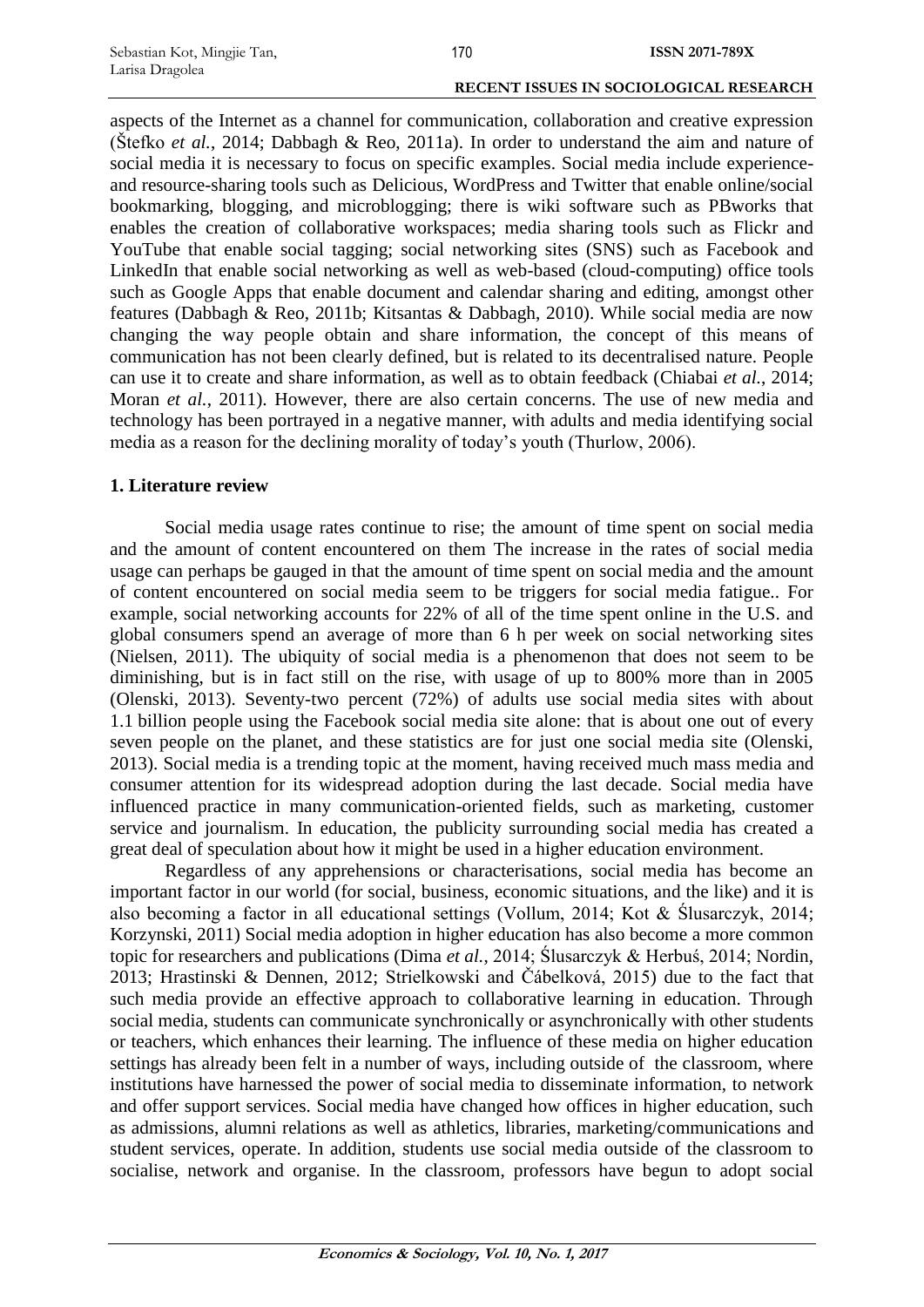media for a range of purposes, some using the technology to support more traditional course aims (e.g., blogs as a form of learning portfolio or journal) and others seeking to use it in a more transformative sense (e.g., students building networks and engaging in collaborations related to the course topic but outside of the university community). As evidence of this, we cite the ECAR study. It indicated that 33.1% of the participant undergraduate student sample (N=36,950) reported using wikis; 29.4% made use of SNS; 24.3% used video-sharing websites; 17.4% utilised web-based calendars; 11.6% employed blogs; 4.3% utilised microblogs; and 2.8% used social bookmarking tools. Additionally, the percentages of those using social media for coursework related collaboration were particularly noteworthy (30.7% of wiki use, 49.4% of SNS use, 33.4% of video-sharing use, 37.6% of blog use, 40.2% of microblog use, and 30.5% of social bookmarking use). These data reveal that college students are integrating social media into their academic experience, both formally and informally. Furthermore, college faculties are increasingly using social media to support teaching and learning activities (EDUCAUSE Learning Initiative, 2007). Social media-based learning allows knowledge to be communicated among participants, not just from the teacher to the students, but also from and amongst students. This approach is more student-centred, which is one of the primary features of problem-based learning (Mehta, 2012).

# **2. Data Analysis and Discussion**

The research sample comes from the Sichuan Branch of the Open University of China, Poland's Czestochowa University of Technology, and the Romanian "1 Decembrie 1918" University of Alba Iulia. In total 410 questionnaires were recovered, including 170 from Chinese students majoring in engineering and technology. One hundred and nineteen (119) questionnaires were collected from Polish students majoring in logistics and 121 questionnaires were collected from Romanian students majoring in Business Administration. Descriptive statistics of the samples are presented in *Table 1*. There are more female participants (67.6%) than male ones and most participants (73.2%) are between 21 and 30 years of age. The statistics indicate that the institution in Poland has the highest number of students who have used social media in learning while that in China has the lowest number. Amongst the social media applications, the most frequently used is wiki (62.4%), and the least used are blogs (34.9%).

|                                        |                          | China     |       | Poland         |       |                | Romania |           | Total |
|----------------------------------------|--------------------------|-----------|-------|----------------|-------|----------------|---------|-----------|-------|
|                                        | Classification           | Frequency | %     | Frequency      | $\%$  | Frequency      | %       | Frequency | %     |
| Gender                                 | Male                     | 58        | 34.1% | 28             | 23.5% | 47             | 38.8%   | 133       | 32.4% |
|                                        | Female                   | 112       | 65.9% | 91             | 76.5% | 74             | 61.2%   | 277       | 67.6% |
|                                        | 20 years old<br>or under | 27        | 15.9% | 1              | 0.8%  | $\overline{4}$ | 3.3%    | 32        | 7.8%  |
| age                                    | 21 to 30<br>years old    | 100       | 58.8% | 117            | 98.3% | 83             | 68.6%   | 300       | 73.2% |
|                                        | 31 to 40<br>years old    | 40        | 23.5% | 1              | 0.8%  | 20             | 16.5%   | 61        | 14.9% |
|                                        | 41 years old<br>or above | 3         | 1.8%  | $\overline{0}$ | 0%    | 14             | 11.6%   | 17        | 4.1%  |
|                                        | <b>Blogs</b>             | 17        | 10%   | 47             | 39.5% | 79             | 65.3%   | 143       | 34.9% |
| Social<br>media<br>used in<br>learning | Wiki                     | 62        | 36.5% | 100            | 84%   | 94             | 77.7%   | 256       | 62.4% |
|                                        | Video Sharing            | 39        | 22.9% | 72             | 60.5% | 87             | 71.9%   | 198       | 48.3% |
|                                        | Social<br>Networking     | 52        | 24.7% | 87             | 73.1% | 92             | 76%     | 221       | 53.9% |

Table 1. Descriptive Statistical Results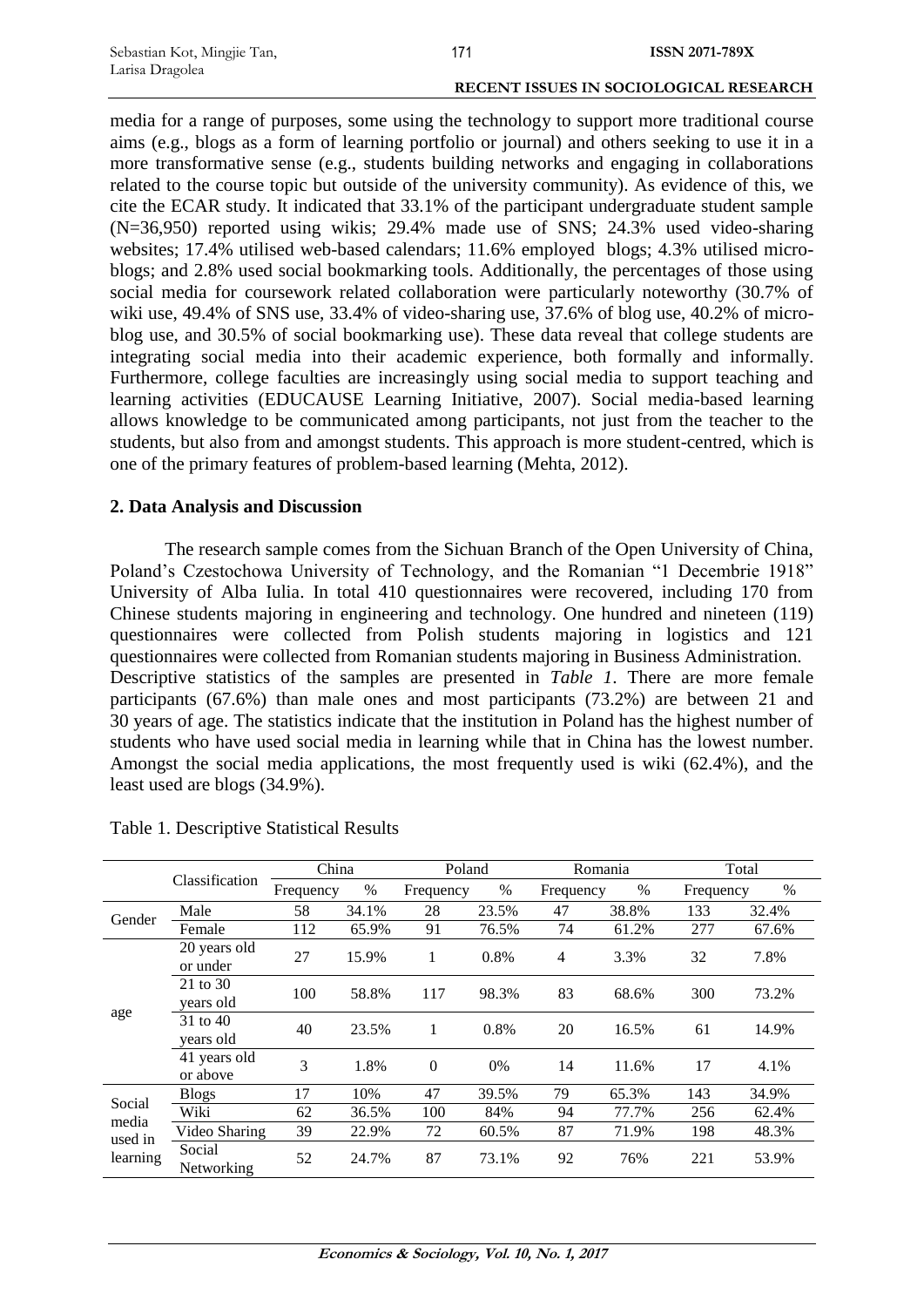Reliability tests examine the consistency and stability of a scale. The higher its reliability, the lower the standard error (SE) is. In a reliability analysis, Cronbach's  $\alpha$  is often used to test the reliability of a scale. Its value is between 0 and 1. The closer it is to 1, the higher the reliability. DeVellis (1991) points out that if  $\alpha$  is lower than 0.65 it is not acceptable. However, it is acceptable when  $\alpha$  is between 0.65 and 0.70 and is ranked as fairly good when  $\alpha$  is between 0.70 and 0.80 while it is considered very good between 0.80 and 0.90.

The results of the reliability test of the 410 questionnaires are provided in *Table 2*.

Table 2. The Reliability Test of the Total 410 Questionnaires

| Variable                             | Item number | Mean  | Variance | Cronbach's $\alpha$ |
|--------------------------------------|-------------|-------|----------|---------------------|
| Perceived Knowledge<br>Accessibility | 4           | 4.017 | 0.626    | 0.778               |
| Perceived Usefulness                 | 5           | 3.798 | 0.671    | 0.841               |
| Perceived Ease of Use                | 4           | 3.907 | 0.626    | 0.844               |
| Subjective Norm                      | 2           | 3.399 | 0.993    | 0.543               |
| Perceived Enjoyment                  | 3           | 3.642 | 0.715    | 0.812               |
| Intention to Use                     | 2           | 3.940 | 0.650    | 0.766               |
| Overall                              | 20          | 3.814 | 0.690    | 0.933               |

The reliability test results of the 119 questionnaires from Poland are recorded in *Table 3*.

Table 3. The Reliability Test Results of the 119 Questionnaires from Poland

| Variable              | Item number    | Mean  | Variance | Cronbach's $\alpha$ |
|-----------------------|----------------|-------|----------|---------------------|
| Perceived Knowledge   | 4              | 3.975 | 0.803    | 0.734               |
| Accessibility         |                |       |          |                     |
| Perceived Usefulness  | 5              | 3.770 | 0.865    | 0.781               |
| Perceived Ease of Use | 4              | 3.903 | 0.705    | 0.773               |
| Subjective Norm       | ာ              | 3.319 | 1.018    | 0.468               |
| Perceived Enjoyment   | 3              | 3.619 | 0.734    | 0.695               |
| Intention to Use      | $\overline{2}$ | 3.996 | 0.775    | 0.660               |
| Overall               | 20             | 3.792 | 0.807    | 0.912               |

The reliability test results of the 121 questionnaires from Romania are listed in *Table 4*.

Table 4. The Reliability Test Results of the 119 Questionnaires from Romania

| Variable                             | Item number | Mean  | Variance | Cronbach's $\alpha$ |
|--------------------------------------|-------------|-------|----------|---------------------|
| Perceived Knowledge<br>Accessibility |             | 4.112 | 0.729    | 0.837               |
| Perceived Usefulness                 |             | 3.782 | 0.912    | 0.892               |
| Perceived Ease of Use                |             | 4.023 | 0.804    | 0.884               |
| Subjective Norm                      |             | 3.202 | 1.128    | 0.670               |
| Perceived Enjoyment                  | 3           | 3.694 | 0.955    | 0.884               |
| Intention to Use                     | 2           | 3.921 | 0.789    | 0.860               |
| Overall                              | 20          | 3.830 | 0.869    | 0.955               |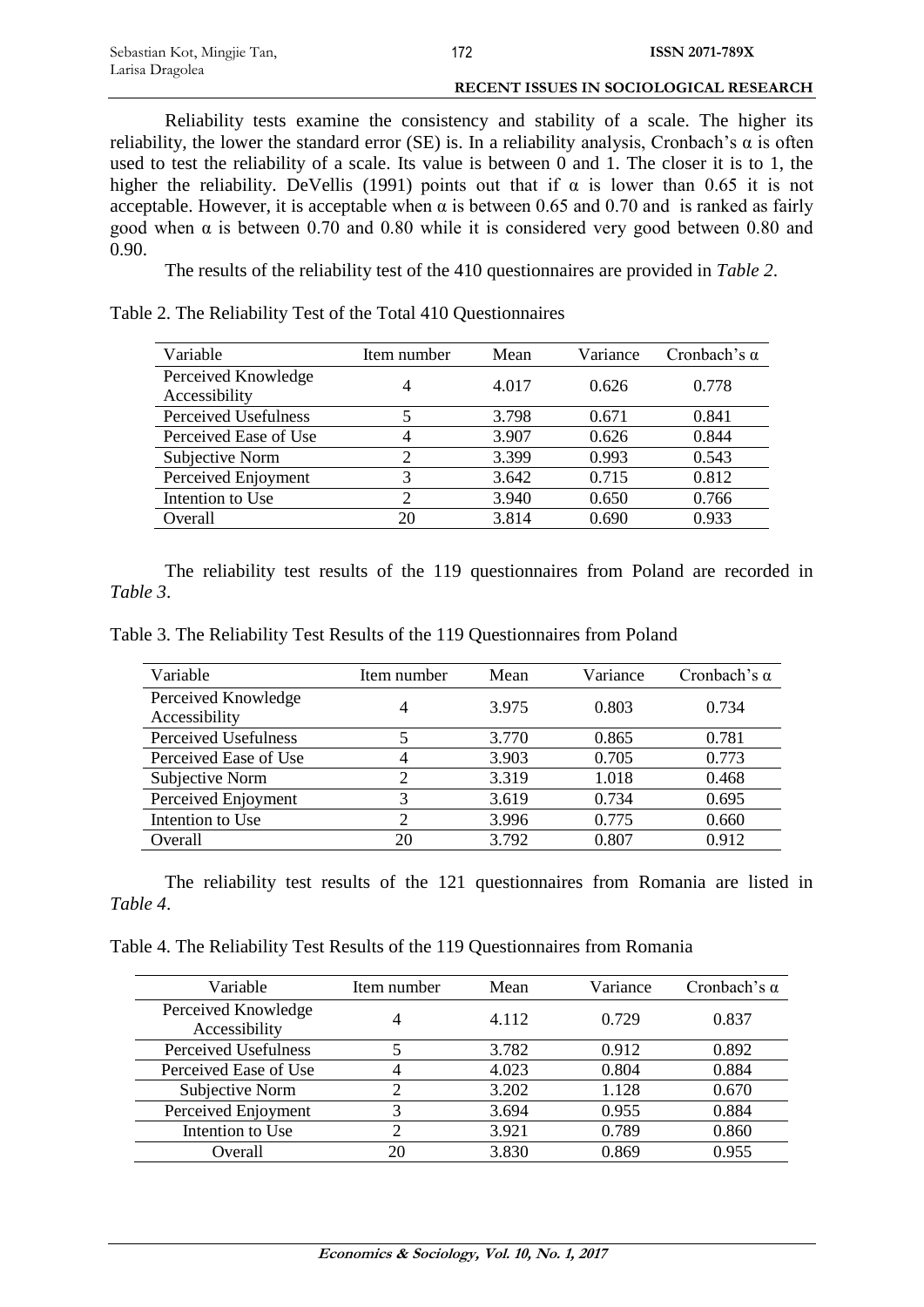In the three samples provided, classifications (total samples, Polish samples and Romanian samples) of most variables'  $\alpha$  values are higher than 0.70, which is evidence that the reliability of the scale is acceptable. Nevertheless, the  $\alpha$  value of the subjective norm is less than 0.65 in two sample classifications: total samples and Polish samples. To achieve better internal consistency, just the first item in the scale of subjective norms is reserved in the analysis below.

The validity of the questionnaires is tested through Kaiser-Meyer-Olkin (KMO) and Barlett's spherical check. The questionnaires are classified as total samples, Polish samples and Romanian samples. All three sample classifications are tested using both KMO and Bartlett's spherical check. The results are described below.

For the total questionnaires, the overall KMO scale is 0.934>0.8, which means a relatively strong correlation between variables (Spicer, 2004). Therefore, it is suitable to use factor analysis here. Furthermore,  $\chi$ 2 by Barlett's spherical check is 3276.871, with a degree of freedom of 120 and a Sig. of 0.000 (P<0.05). This means that the net correlation matrix is not a cell matrix and the questionnaire data are suitable for factor analysis.

For the Polish questionnaires, the overall KMO scale is 0.895>0.8, which signifies a relatively strong correlation between variables. Therefore, it is appropriate to use factor analysis here. In addition,  $\chi$ 2 by Barlett's spherical check is 689.654, with a degree of freedom of 120 and a Sig. of 0.000 (P<0.05). Hence the net correlation matrix is not a cell matrix and the questionnaire data are suitable for factor analysis.

For the Romanian questionnaires, the overall KMO scale is 0.933>0.8, which denotes a relatively strong correlation between variables. Therefore, it is suitable to employ factor analysis here. In addition,  $\chi$ 2 by Barlett's spherical check is 1440.870, with a degree of freedom of 120 and a Sig. of 0.000 (P<0.05). Consequently the net correlation matrix is not a cell matrix and the questionnaire data are suitable for factor analysis.

In order to study the influence of factors on students' use of social media in learning, 8 hypotheses were put forward. These are listed below.

H1: Perceived usefulness has an influence on students' intention to use social media in learning.

H2: Perceived ease of use has an influence on students' intention to use social media in learning.

H3: Perceived ease of use has an influence on students' perceived usefulness of social media in learning.

H4: Subjective norm has an influence on students' perceived usefulness of social media in learning.

H5: Subjective norm has an influence on students' intention to use social media in learning.

H6: Perceived enjoyment has an influence on students' intention to use social media in learning.

H7: Perceived knowledge accessibility has an influence on students' perceived usefulness about social media in learning.

H8: Perceived knowledge accessibility has an influence on students' perceived ease of use about social media in learning.

Multiple linear-regression analysis is used to test the 8 hypotheses raised (illustrated in *Figure 1*). Three such analyses are conducted on the total samples, the Polish samples and the Romanian samples, with the dependent variables being PU, PEOU and IU respectively.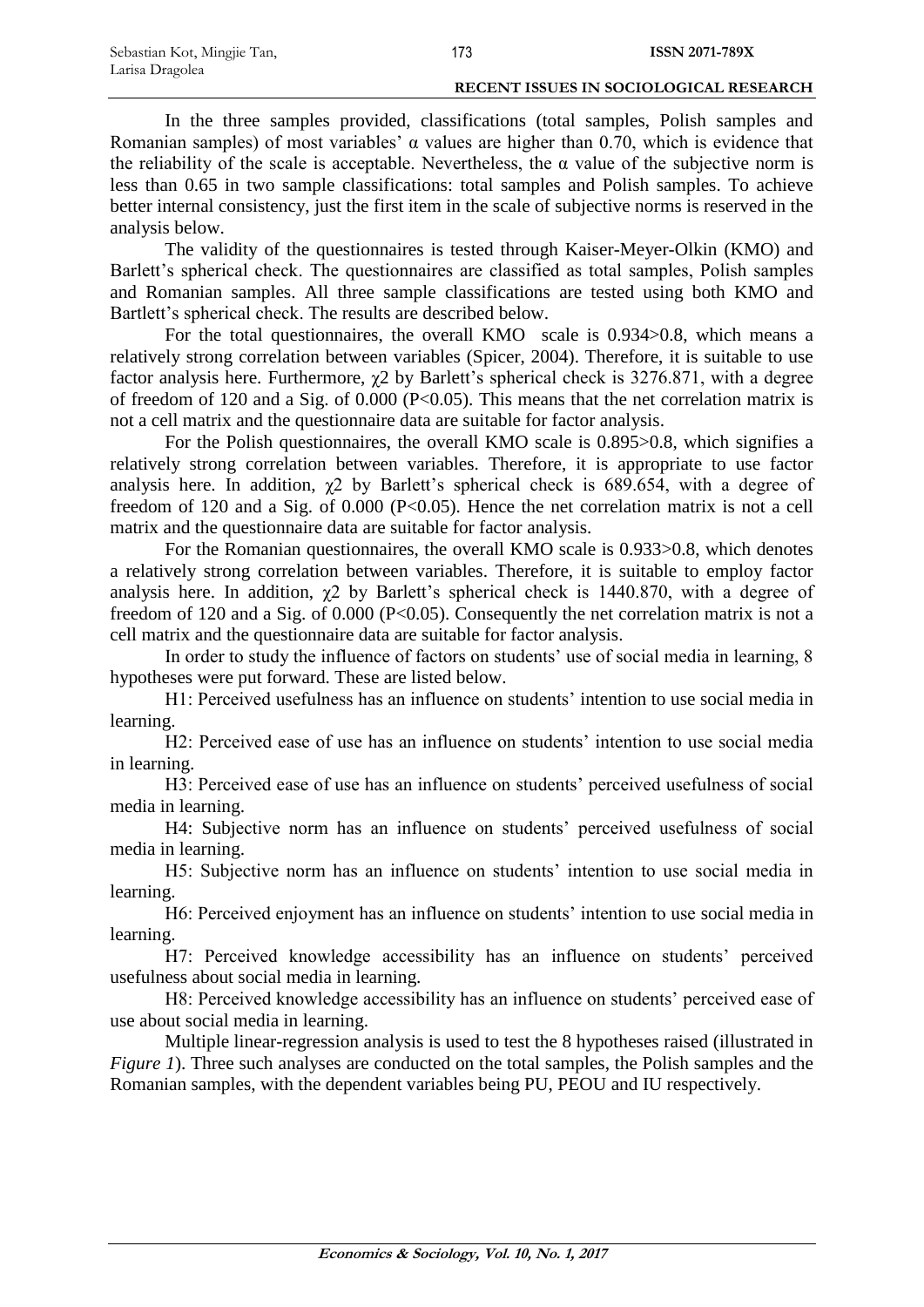

Figure 1. Conceptual Model of the Research

# Total sample

Taking PU as the dependent variable, the analysis results of the independent variables PKA, PEOU and SN are recorded in *Table 5*. It is notable that the correlation coefficients of the three independent variables and PU are all significant (P<0.001). H3, H4 and H7 are all verified. The  $R^2$  of the regression model is 0.55, which indicates that the degree of PU being interpreted by the three independent variables amounts to 55%.

Table 5 Multiple Linear Regression Analysis Result with PU as Independent Variable

| Independent<br>Variable | Standard<br>Coefficient |       | Sig.  | Significant or<br>not |
|-------------------------|-------------------------|-------|-------|-----------------------|
| PKA                     | ) 267                   | 5.860 | 0.000 | Yes                   |
| PEOU                    | 0.433                   | 9.476 | 0.000 | Yes                   |
|                         | ) 240                   | 6 ዓ87 | 000 C | Yes                   |

Taking PEOU as the dependent variable and PKA as the independent variable, the regression analysis result is shown in *Table 6*. The correlation coefficient of the route involved in H8 is significant on the level of P<0.001; consequently, the hypothesis is verified.  $R^2$  is 0.461, suggesting that the degree of interpretation of PKA for PEOU is 46.1%.

Table 6. Regression Analysis Result with PEOU as Dependent Variable

| Independent | Standard    |       | Sig.      | Significant or |
|-------------|-------------|-------|-----------|----------------|
| Variable    | Coefficient |       |           | not            |
| DK A        | 1.267       | 5.860 | $0.000\,$ | Yes            |

Taking IU as the dependent variable and PU, PEOU, SN and PE as independent variables, the multiple regression analysis result is depicted in *Table 7*. In the paths corresponding to the four hypotheses with IU as the dependent variable, except for H5 which has not obtained substantial data support (P=0.887), the coefficient of the other three routes is significant on the level of  $P < 0.001$ . Thus H1, H2 and H6 are confirmed. Taking PU, PEOU and PE as the independent variables and IU as the dependent variable, the  $R^2$  of the regression model is 0.553. In other words, the degree of interpretation of the above three independent variables for UI amounts to 55.3%.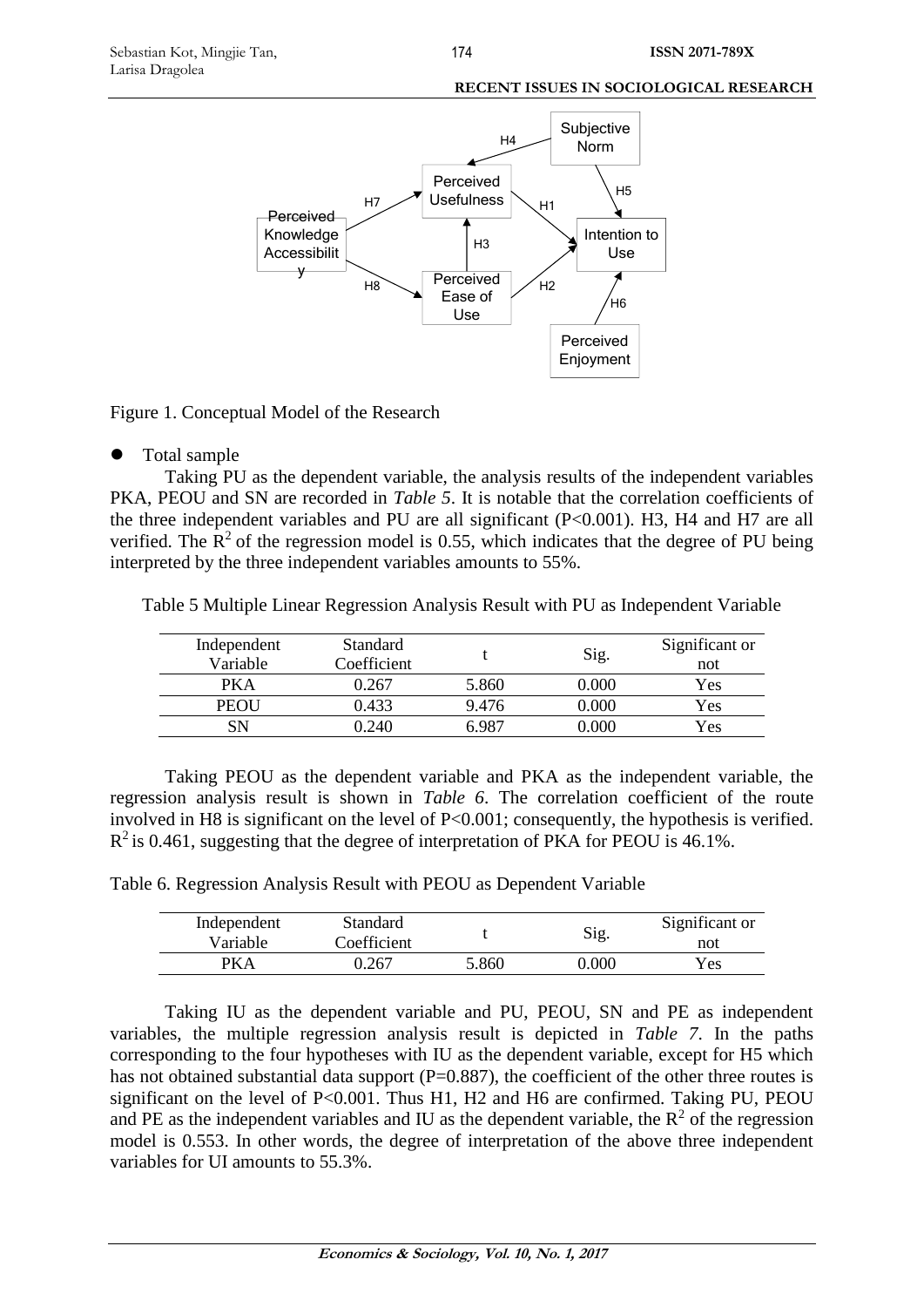| RECENT ISSUES IN SOCIOLOGICAL RESEARCH |
|----------------------------------------|
|                                        |

| Independent<br>Variable | Standard<br>Coefficient |       | Sig.  | Significant or<br>not |
|-------------------------|-------------------------|-------|-------|-----------------------|
| SN                      | 0.005                   | 0.142 | 0.887 | No                    |
| PU                      | 0.429                   | 8.584 | 0.000 | Yes                   |
| PEOU                    | 0.175                   | 3.795 | 0.000 | Yes                   |
| PE                      | 0.237                   | 5.187 | 0.000 | Yes                   |

|  |  |  |  | Table 7. Multiple Regression Analysis with IU as Dependent Variable |
|--|--|--|--|---------------------------------------------------------------------|
|--|--|--|--|---------------------------------------------------------------------|

The path model is indicated in *Figure 2*.



Note: \*\*\* means it is significant on the level of  $P<0.001$ Figure 2. Path Model Based on Total Samples

• Polish Samples

Taking PU as the dependent variable, the analysis results of the independent variables PKA, PEOU and SN are recorded in *Table 8*. It is notable that the correlation coefficients of the three independent variables and PU are all significant (P<0.001). H3, H4 and H7 are all confirmed. The  $R^2$  of the regression model is 0.526, which denotes that the degree of PU being interpreted by the three independent variables amounts to 52.6%.

| Independent<br>Variable | Standard<br>Coefficient |       | Sig.      | Significant or<br>not |
|-------------------------|-------------------------|-------|-----------|-----------------------|
| PKA                     | 0.325                   | 3.730 | 0.000     | Yes                   |
| PEOU                    | 0.429                   | 4.929 | 0.000     | Yes                   |
| SN                      | በ 197                   | 3.062 | $0.000\,$ | Yes                   |

Table 8. Multiple Linear Regression Analysis Result with PU as Independent Variable

Taking PEOU as the dependent variable and PKA as the independent variable, the regression analysis result is recorded in *Table 9*. The correlation coefficient of the route involved in H8 is significant on the level of P<0.001; hence the hypothesis is verified.  $\mathbb{R}^2$  is 0.455, suggesting that the degree of interpretation of PKA for PEOU is 45.5%.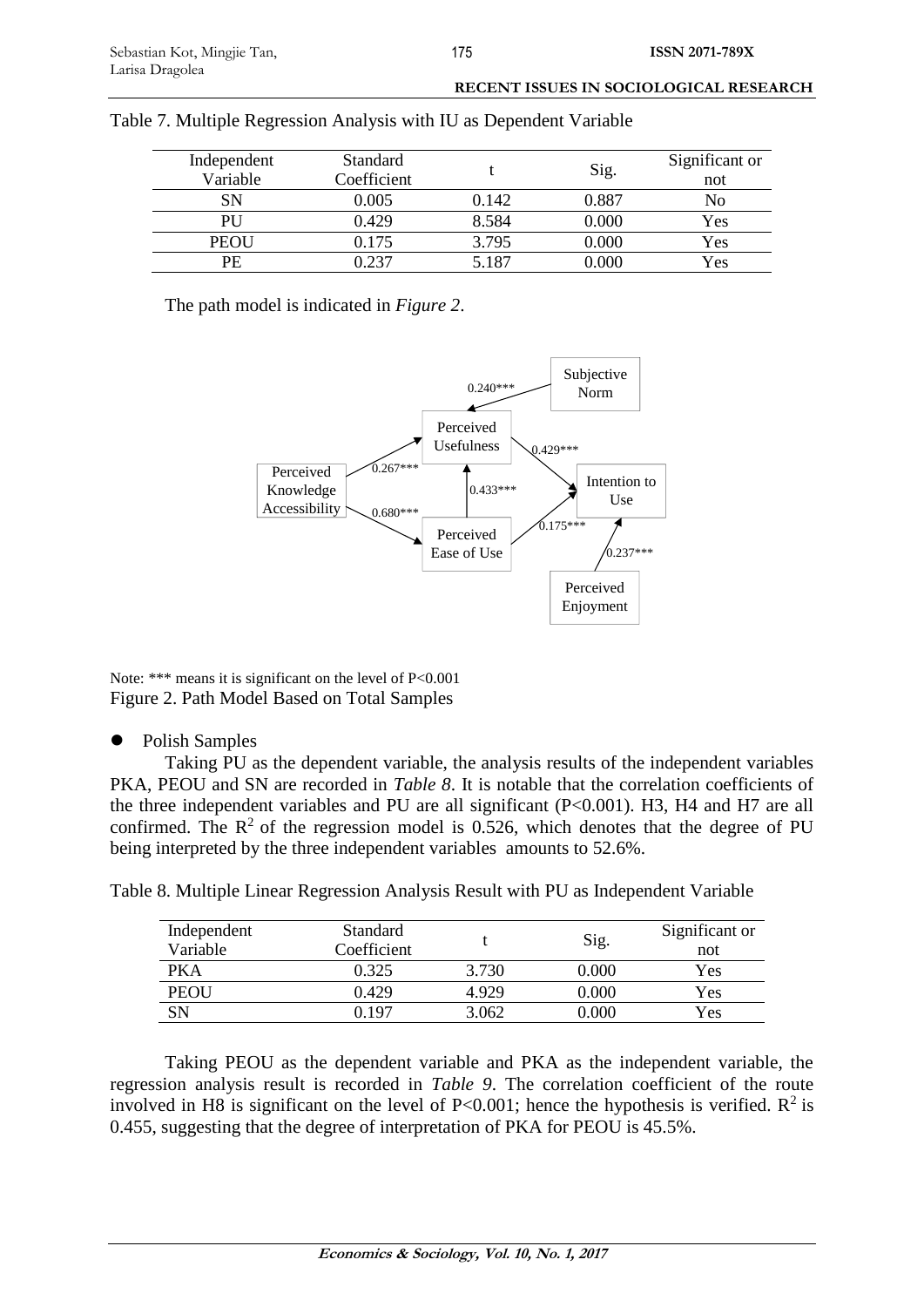| RECENT ISSUES IN SOCIOLOGICAL RESEARCH |
|----------------------------------------|
|                                        |

| Independent<br>Variable | Standard<br>Coefficient |       | Sig.  | Significant or<br>not |
|-------------------------|-------------------------|-------|-------|-----------------------|
|                         | 0.675                   | 9.889 | 0.000 | Yes                   |

Table 9. Regression Analysis Result with PEOU as Dependent Variable

Taking IU as the dependent variable and PU, PEOU, SN and PE as independent variables, the regression analysis result is depicted in *Table 10*. In the corresponding paths, the four hypotheses with IU as the dependent variable, H2 ( $P=0.426$ ) and H5 ( $P=0.826$ ) are not firmly supported by data. The other two routes (H1 and H6) are verified. Taking PU and PE as the independent variables and IU as the dependent variable, the  $\mathbb{R}^2$  of the regression model is 0.552. In other words, the degree of interpretation of the above three independent variables for UI amounts to 55.2%.

Table 10. Multiple Regression Analysis with IU as Dependent Variable

| Independent | Standard    |       | Sig   | Significant or |
|-------------|-------------|-------|-------|----------------|
| Variable    | Coefficient |       |       | not            |
| SN          | 0.015       | 0.221 | 0.826 | No             |
| PU          | 0.593       | 7.786 | 0.000 | Yes            |
| PEOU        | 0.071       | 0.798 | 0.426 | No             |
| PE          |             | 2.905 | 0.004 | Yes            |

The route model is depicted in *Figure 3*.



Note: \*\*\* means it is significant on the level of P<0.001; \*\* means it is significant on the level of P<0.01. Figure 3. Path Model Based on Polish Samples

Romanian Samples

Taking PU as the dependent variable, the analysis results of the independent variables being PKA, PEOU and SN are recorded in *Table 11*. It is notable that the correlation coefficients of the three independent variables and PU are all significant. H3, H4 and H7 are all confirmed. The  $\mathbb{R}^2$  of the regression model is 0.575, meaning that the degree of PU being interpreted by the three independent variables amounts to 57.5%.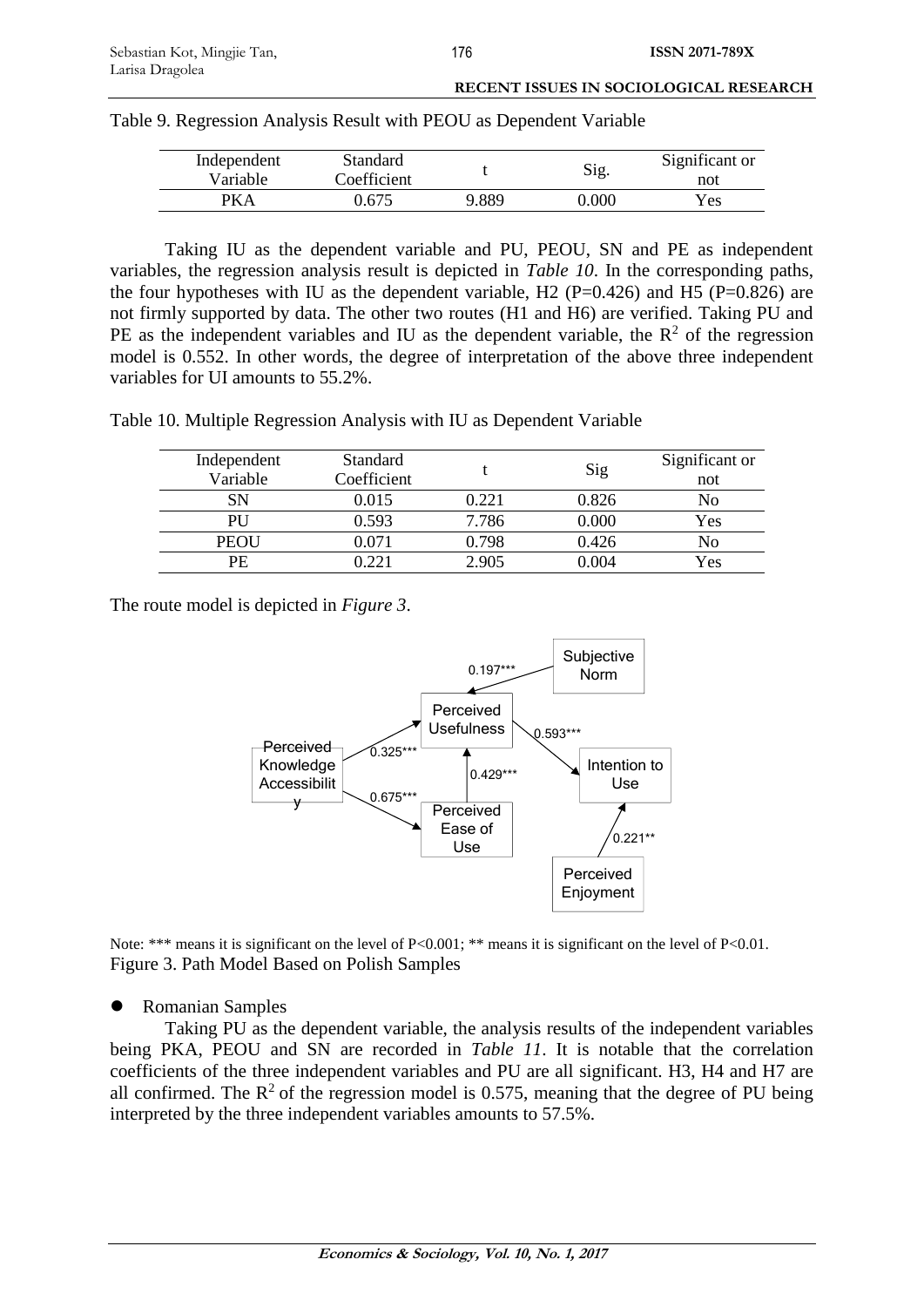|  | Table 11. Multiple Linear Regression Analysis Result with PU as Independent Variable |  |
|--|--------------------------------------------------------------------------------------|--|
|  |                                                                                      |  |

| Independent<br>Variable | Standard<br>Coefficient |       | Sig.      | Significant or<br>not |
|-------------------------|-------------------------|-------|-----------|-----------------------|
| PKA                     | ).232                   | 2.766 | 0.007     | Yes                   |
| <b>PEOU</b>             | 0.458                   | 5.192 | $0.000\,$ | Yes                   |
| SN                      | ).216                   | 3 237 | ገ በበ7     | Yes                   |

Taking PEOU as the dependent variable and PKA as the independent variable, the regression analysis result is depicted in *Table 12*. The correlation coefficient of the route involved in H8 is significant on the level of P<0.001, thus the hypothesis is verified.  $\mathbb{R}^2$  is 0.485, suggesting that the degree of interpretation of PKA for PEOU is 48.5%.

Table 12. Regression Analysis Result with PEOU as Dependent Variable

| Independent<br>Variable | <b>Standard</b><br>Coefficient |        | Sig.  | Significant or<br>not |
|-------------------------|--------------------------------|--------|-------|-----------------------|
| RPA                     | .,697                          | 10.595 | 0.000 | Yes                   |

Taking IU as the dependent variable and PU, PEOU, SN and PE as independent variables, the regression analysis result is shown *in Table 13*. In the corresponding paths, the four hypotheses with IU as the dependent variable, H2 (P=0.939) is not firmly supported by data. The other three routes are verified. Taking PU, PEU and PE as the independent variables and IU as the dependent variable, the  $R^2$  of the regression model is 0.656 which signifies that the degree of interpretation of the above three independent variables for UI reaches 65.6%.

|  | Table 13. Multiple Regression Analysis with IU as Dependent Variable |  |  |  |
|--|----------------------------------------------------------------------|--|--|--|
|  |                                                                      |  |  |  |

| Independent | Standard    |          | Sig   | Significant or |
|-------------|-------------|----------|-------|----------------|
| Variable    | Coefficient |          |       | not            |
| SΝ          | $-0.005$    | $-0.077$ | 0.939 | No             |
| PU          | 0.366       | 3.819    | 0.000 | Yes            |
| PEU         | 0.191       | 2.366    | 0.020 | Yes            |
| PE          | 0.330       | 3.575    | 0.001 | Yes            |

The path model is illustrated in *Figure 4*.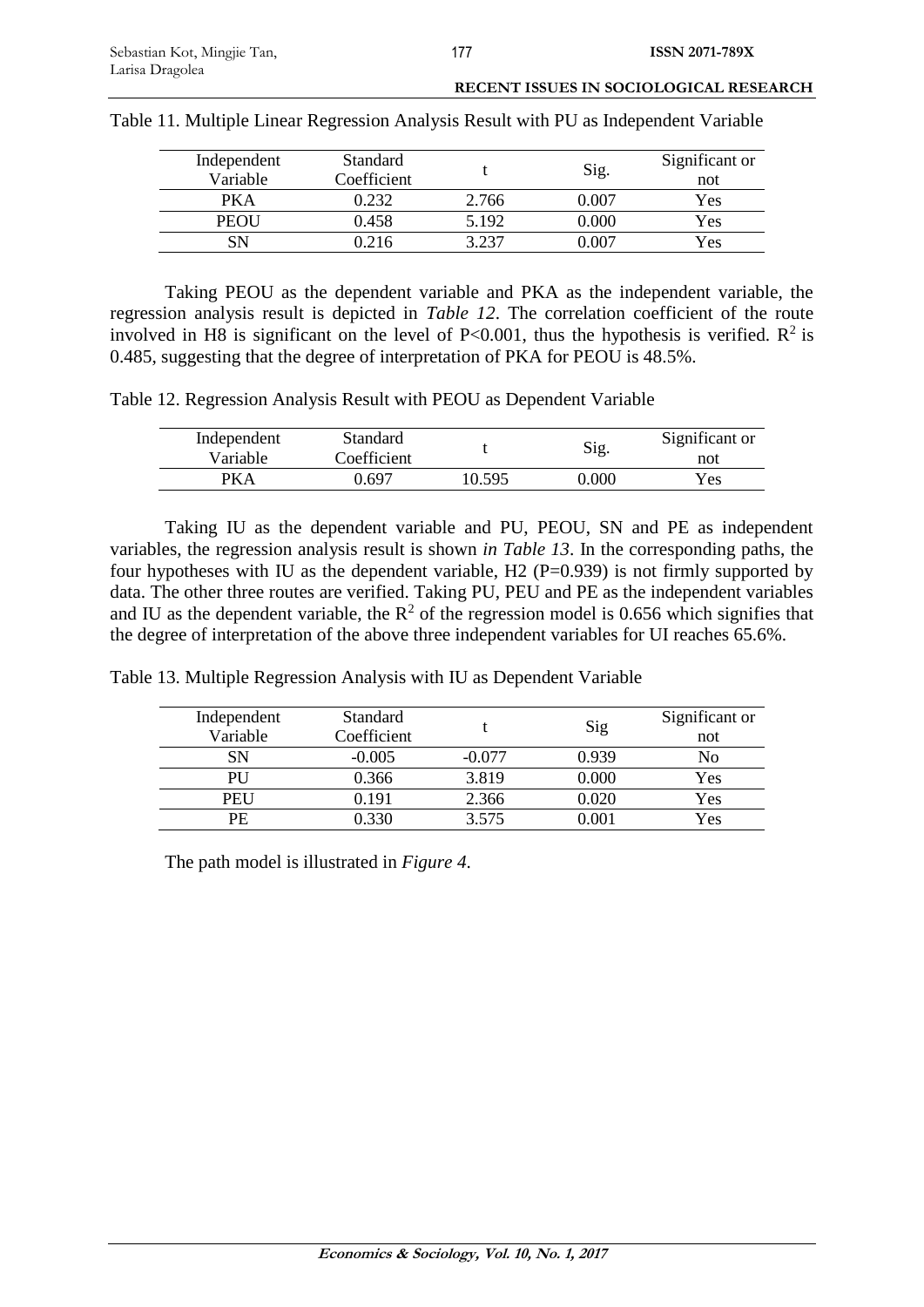

Note: \*\*\* means it is significant on the level of P<0.001; \*\* means it is significant on the level of P<0.01;  $*$  means it is significant on the level of P<0.05.

Figure 4. Path Model Based on Romanian Samples

The results suggest that most of the hypotheses, except for H5 (the influence from SN to IU), are supported by the data. The students' intention to use social media in their study depends on whether they think it is useful, easy and enjoyable for them. And, if students feel they can obtain knowledge without difficulty through social media, they will be more likely to consider it as useful and undemanding to use for their study. The term, 'subjective norm' denotes the influence of important people on an individual's recognition and behavior. Students were not obliged to use social media in their learning in the context of this study, so the subjective norm's influence on their intention to use social media was not significant. On the other hand, a teacher's suggestion of using social media in learning would make students feel it is useful for their study. Therefore, if students consider that using social media in learning is easy for them, they are more likely to feel it is a useful strategy to enhance their studies.

# **Summary**

The survival of traditional enterprises within the global economy relies on their ability to embrace new ideas and different organisational forms and to imagine innovative ways of delivering value to customers and new approaches to collaborating in dynamic networked environments (Kadar & Muntean, 2013).

Social media comprise a phenomenon that has extended globally and which cannot be ignored; even the most distrustful of it have begun to realise the power of social networks. While no one could initially have anticipated or predicted the extent to which such networks would develop, we can now even discourse about the progress that social networks are generating in more and more areas.

Analysing academic activities in three university centres produced both scientific and systematic findings of the degree to which social networking is integral to students' learning/documentation activities as well as to professors' preparation and elaboration of materials.

This informational resource must be updated continuously, but fortunately, access to information has never been easier than it currently is and the internationalisation phenomenon creates links, which until a few years ago could not have been anticipated.

However, people involved in this process do not have an easy task; they need to filter and select the important and relevant information in any action. Social networks support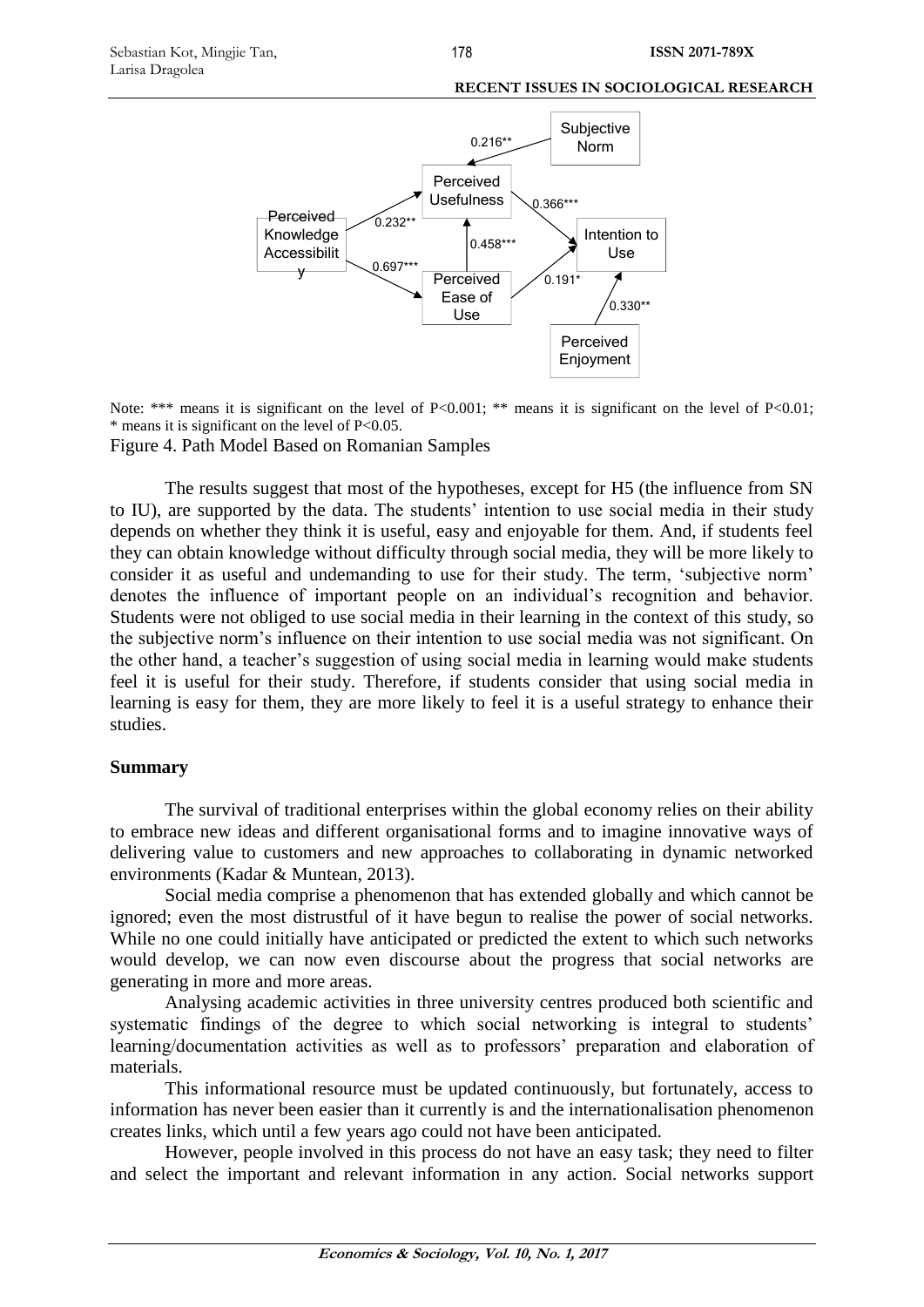learning in any part of the globe, on a smaller or greater scale, but it is very important for teachers to know how to moderate the consumption of internet resources and direct their use with maximum efficiency.

## **References**

- Bright, L. F., Kleiser, S. B., & Grau, S. L. (2015), Too much Facebook? An exploratory examination of social media fatigue, *Computers in Human Behavior*, 44, pp. 148-155.
- Chiabai, A., Platt, S., & Strielkowski, W. (2014), Eliciting users' preferences for cultural heritage and tourism-related e-services: a tale of three European cities, *Tourism Economics*, 20(2), pp. 263-277, doi: https://doi.org/10.5367/te.2013.0290.
- Dabbagh, N., & Reo, R. (2011a), Back to the future: Tracing the roots and learning affordances of social software, In: M. J. W. Lee, & C. McLoughlin (eds.), *Web 2.0 based e-learning: Applying social informatics for tertiary teaching* (pp. 1-20), Hershey, PA: IGI Global.
- Dabbagh, N., & Reo, R. (2011b), Impact of Web 2.0 on higher education, In: D. W. Surry, T. Stefurak, & R. Gray (eds.), *Technology integration in higher education: Social and organizational aspects* (pp. 174-187), Hershey, PA: IGI Global.
- DeVellis, R F. (1991), *Scale development: Theory and applications*, Los Angeles: Sage Publications.
- Dima, I. C., Grabara, J., Vladutescu, S. (2014), Comparative study on online education in Romania and Poland in terms of current globalization, *Polish Journal of Management Studies*, 10 (1), pp. 7-18.
- EDUCAUSE Learning Initiative (ELI) (2007), *The seven things you should know about*, retrieved February 25, 2015, from [http://www.educause.edu/7Things.](http://www.educause.edu/7Things)
- EDUCAUSE Learning Initiative (ELI) (2009), The seven things you should know about… Personal Learning Environments, retrieved February 25, 2015, http://net.educause.edu/ir/library/pdf/ELI7049.pdf.
- Hrastinski, S., & Dennen, V. (2012), Social media in higher education: Introduction to the special issue, *The Internet and Higher Education*, 15(1), pp. 1-2.
- Kadar, M., Muntean, M., Cretan, M., Jardim-Goncalves, R. (2013), A multi-agent based negotiation system for re-establishing enterprise interoperability in collaborative networked environments, In: *Computer Modelling and Simulation (UKSim), 2013 UKSim 15th International Conference*, IEEE, pp. 190-195.
- Kaplan, A., & Haenlein, M. (2010), Users of the world, unite! The challenges and opportunities of social media, *Business Horizons*, 53, pp. 59-68.
- Kitsantas, A., & Dabbagh, N. (2010), *Learning to learn with Integrative Learning Technologies (ILT): A practical guide for academic success*, Greenwich, CT: Information Age Publishing.
- Korzynski, P. (2011), The Role of Online Social Networks in Human Resources and Career Management, *Journal of International Studies*, 4, 1, pp. 124-133.
- Kot, S., Ślusarczyk, B. (2014), Problems in the development of higher education in Poland, *World Transactions on Engineering and Technology Education*, 4, pp. 675-680.
- Mehta, Y. A. (2012), Problem-based approach to teaching transportation engineering, *Global Journal of Engineering Education*, 14, 3, pp. 233-238.
- Moran, M., Seaman, J. and Tinti, K. H. (2011), *Teaching, learning, and sharing: How today's higher education faculty use social media*, Boston: Babson Survey Research Group.
- Nielsen (2011), State of social media: Social media report Q3, Retrieved February 10, 2015, http://www.nielsen.com/us/en/insights/reports/2011/social-media-report-q3.html.